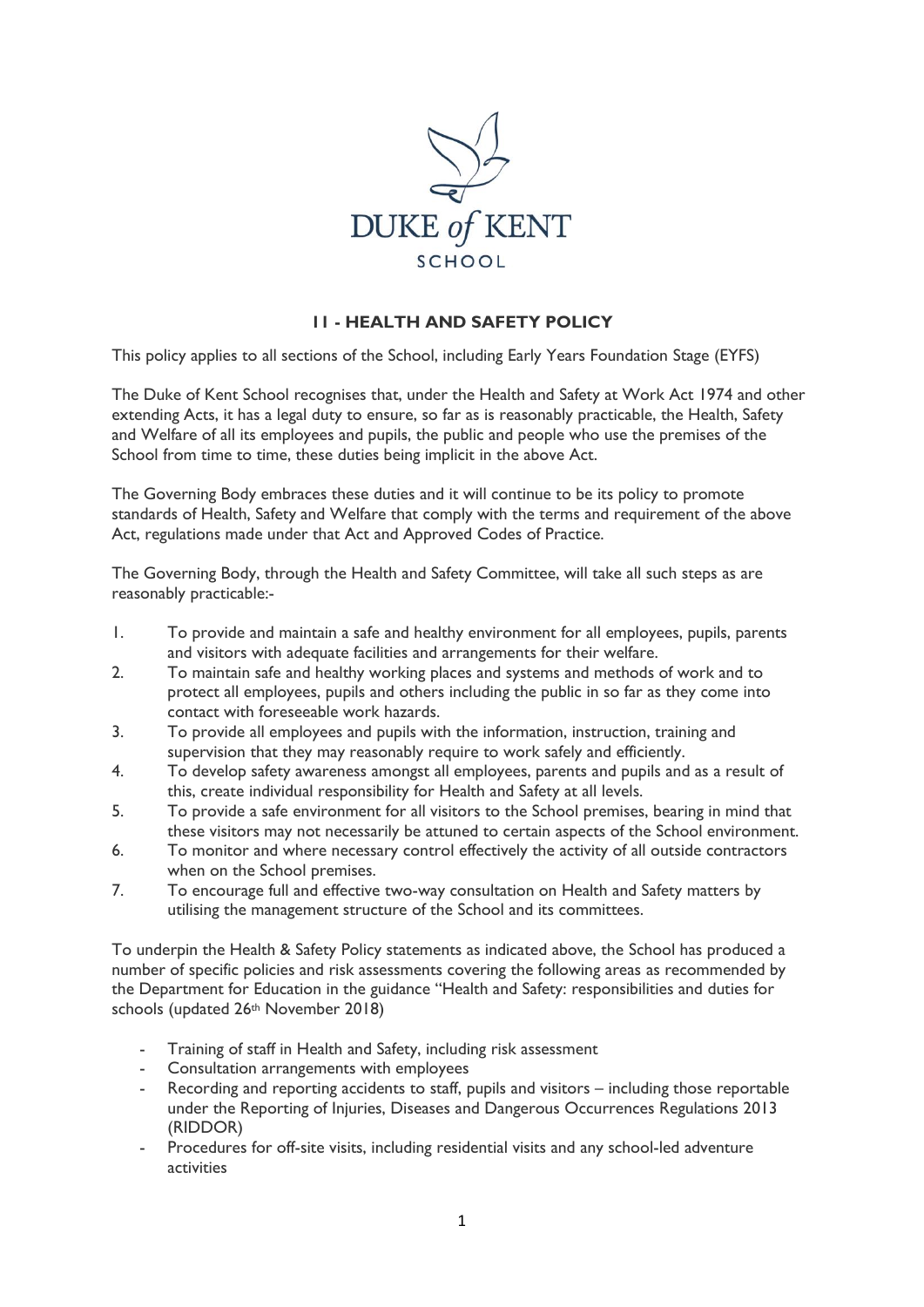- Dealing with health and safety emergencies procedures and contacts
- First Aid and supporting medical needs
- Occupational health services and managing work-related stress
- Workplace safety for teachers, pupils and visitors
- School security
- Violence to staff see School's Behaviour Policy
- Manual handling
- Slips and trips
- On-site vehicle movements
- Management of asbestos
- Control of hazardous substances
- Selecting and managing contractors
- Maintenance (and where necessary examination and testing) of plant and equipment.
- Fire safety, including testing of alarms and evacuation procedures
- Working at height

There are separate policies and risk assessments covering the above areas and can be found on the Google staff shared drive/Health and Safety or in hard copy form in the Bursary.

## **HEALTH AND SAFETY POLICY- MANAGEMENT STRUCTURE**

## **THE GOVERNING BODY**

The Governing Body accepts overall responsibility for Health and Safety policy within the School. It will regularly monitor the effectiveness of this Policy and will revise it when necessary. The Governing Body, through the Health and Safety Committee, will ensure that any changes in this Policy will be drawn to the attention of all employees.

## **THE HEAD**

The Head will be responsible to the Governing Body for the safe functioning of all School activities. The Head will:

- monitor the effectiveness of the Policy as regards both academic and non-academic areas and report back to the Governing Body as appropriate.
- consult with the Bursar who is the nominated Safety Officer and Chairman of the Health and Safety Committee.
- recommend changes in the Policy in the light of experience.
- ensure the co-operation of all staff at all levels as regards working to this Policy.
- be responsible for ensuring that all the Heads of Department and all other employees understand their responsibilities and are given both the time and encouragement to discharge them and provided with any necessary training.
- ensure regular meetings of the School Health and Safety Committee.
- take steps to ensure that any changes in curriculum and also changes in systems of work throughout the School are considered for their health and safety implications.

## **THE BURSAR**

On a day to day basis the Head's responsibility as regards non-academic aspects of Health and Safety will be devolved to the Bursar. The Bursar in particular will:

be appointed as the School's nominated Safety Officer having responsibility for obtaining, interpreting and disseminating all the relevant Health and Safety information to the School via the normal line management structure.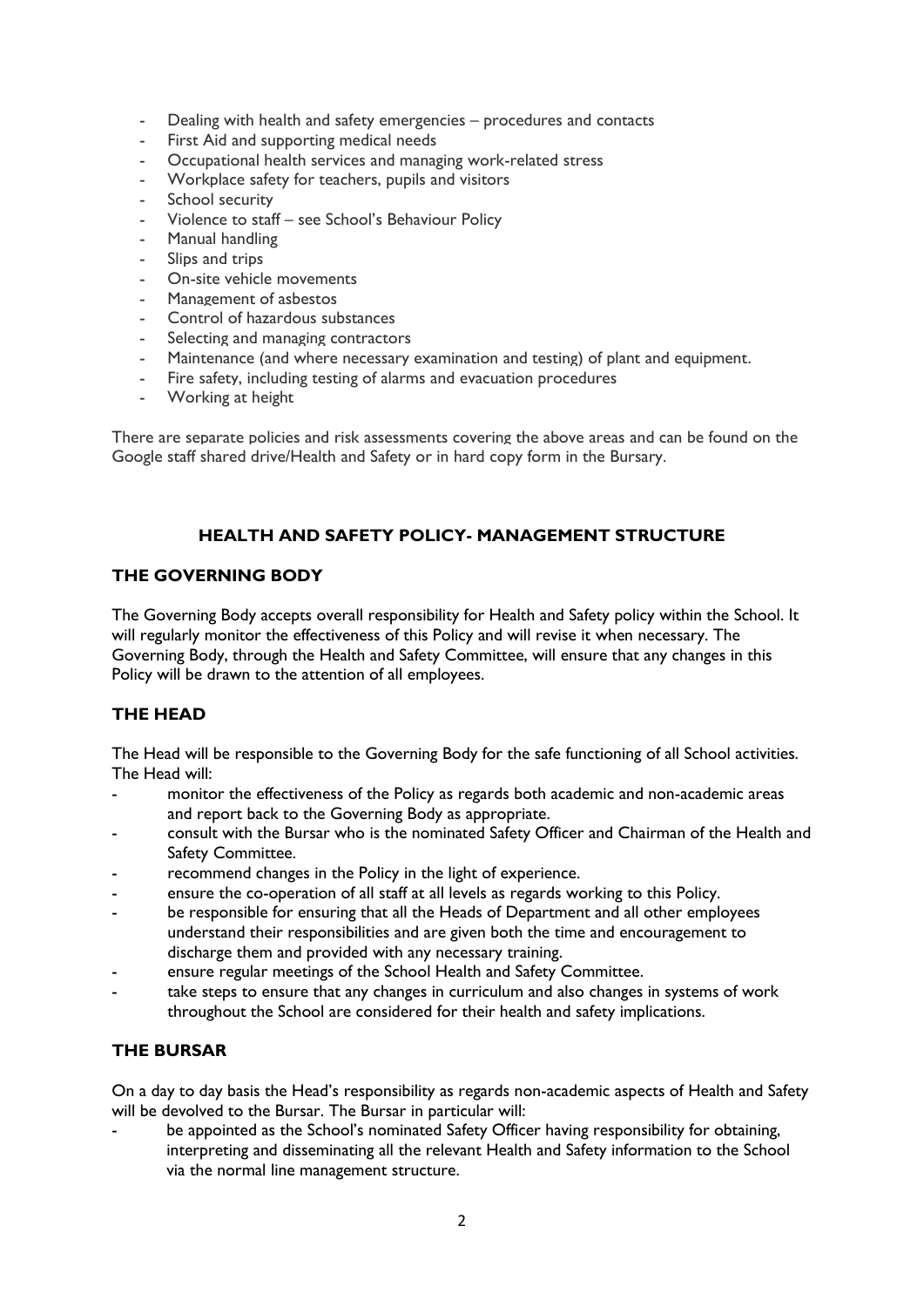- monitor the effectiveness of the Policy and report back to the Head, Health and Safety Committee and Governors as appropriate.
- to maintain the Health and Safety Record Book (held in the Bursary) to demonstrate and record the School's proactive stance towards the implementation of the Health and safety policy.
- in a line management function be responsible for the safe operation for all administrative, maintenance, housekeeping and domestic staff. On the day to day basis this responsibility will be devolved to the:
	- a) Catering Manager and contracting catering company for matters relating to food preparation and cleaning of the School
	- b) DSL (Designated Safeguarding Lead) regarding the physical and mental welfare of the children.
	- c) Network Manager regarding the safe operation of all IT equipment and the use of appropriate software to safeguard the pupils of the School.
- be responsible for ensuring that all maintenance contracts involving outside bodies which monitor certain aspects of the School function are fully used and kept up to date.
- where individual employees in the various functions listed above are given posts of responsibility, identify those posts in the Policy and ensure that those individuals are given the necessary instructions and encouragement to carry out the functions that they have been given.
- take responsibility for being chair of the School's Health and Safety Committee.
- establish a system for the reporting back of major accidents, incidents, near misses and damage to School property and investigate accordingly, reporting under RIDDOR where necessary. Any recommendations following an investigation will be shared with all relevant members of the School community and duly implemented.
- be responsible for liaising with outside bodies who may from time to time use the facilities of the School, and ensure that appropriate action is taken both to ensure that these bodies have sufficient knowledge of School procedures and that the School itself is appropriately indemnified.
- be responsible for the selection of outside maintenance contractors in conjunction with the Catering Manager and Maintenance Department where necessary and the monitoring of all activities on the School premises, and in the context of routine repair and maintenance, liaise with the School architects.
- to undertake a termly building and site inspection report and act upon any issues or concerns discovered. The report/findings/actions should be retained in the Health and Safety Record Book, held in the Bursary.
- to have an effective maintenance programme of work for the School buildings and site to minimise the risk of any potential health and safety issues arising.

# **HEADS OF DEPARTMENT**

# **NON-ACADEMIC**

The Heads of Department i.e. Catering Manager and Network Manager will be responsible to the Health and Safety Officer and through him/her to the Head for the following:

- for ensuring that his/her department is run according to the standards laid out in this Policy, minimum legal standards and other appropriate standards that may be set by the School.
- to be responsible for ensuring that those working under them understand the practical aspects of this Policy and the various legal requirements that apply within their areas of responsibility.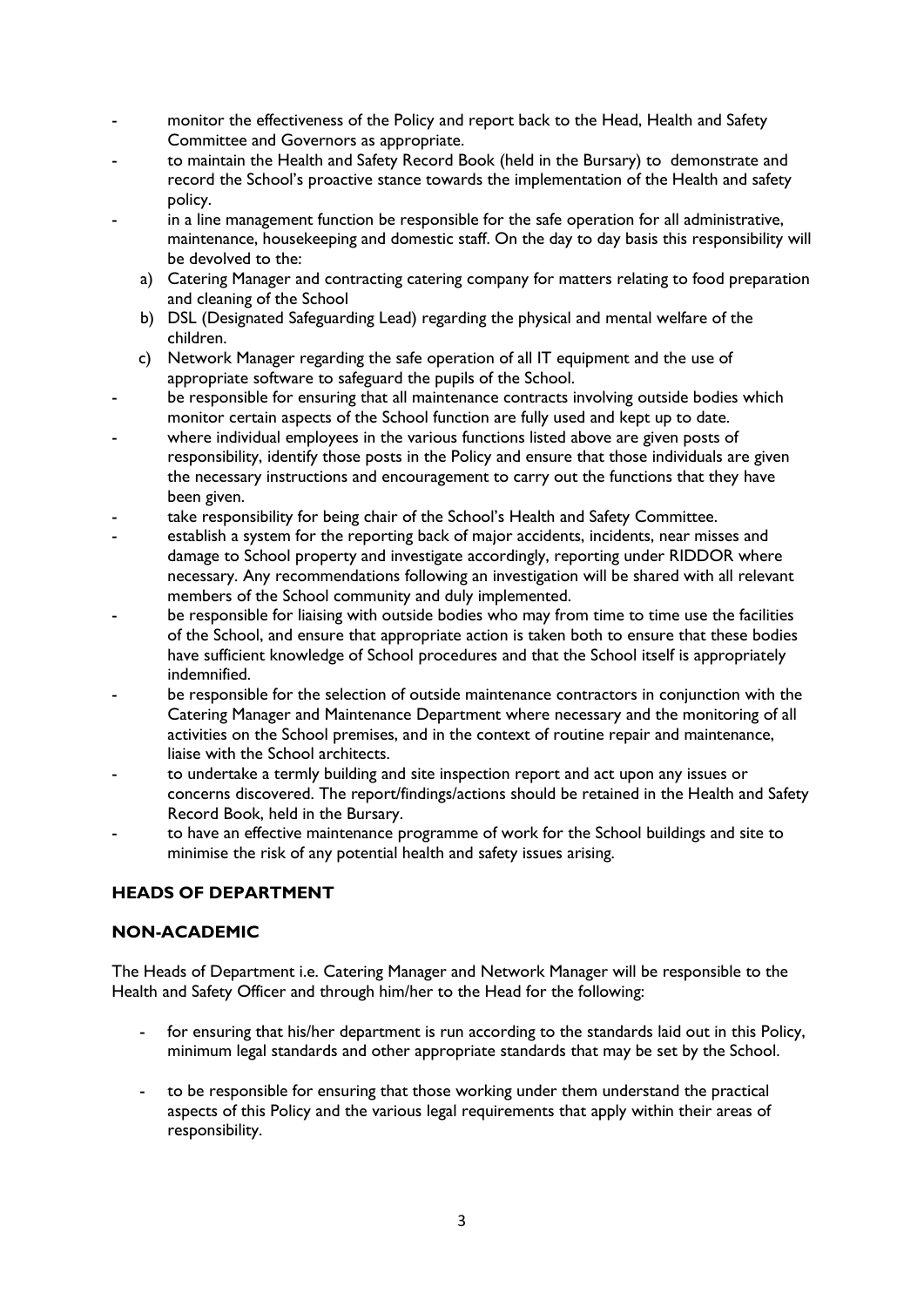- to be responsible for ensuring that these persons are aware of the degree of priority that these matters carry and that where appropriate they would be provided with both the time and encouragement to pursue such matters.
- to be responsible for ensuring that the staff, for whom they are responsible, co-operate fully with any fire practices and other emergencies as specified in the Policy.
- notify the Bursar of any matters within this field which they feel are beyond their competence to deal with.
- to be responsible for reporting to the Bursar any accidents, incidents, near misses or damage for appropriate investigation.

## **ACADEMIC**

- to be responsible for ensuring adequate supervision for pupils both inside the School, during normal teaching activities, and also on external trips as detailed in this Policy.
- as regards to the COSHH Regulations each department, e.g. Science, Art and DT departments, will be responsible for ensuring safety and the maintenance of specific risk assessments applicable to their own areas. In addition, specific risk assessments will be required for Sport and PE (including swimming safety), drama and dance, music, general classroom safety and educational visits and outside activities.
- to be responsible for ensuring that the staff, for whom they are responsible, co-operate fully with any fire practices and other emergencies as specified in this Policy.

## **SCHOOL NURSES**

- maintaining the accident book and reporting notifiable accidents to the Bursar.
- checking that all first aid boxes are replenished.
- to oversee in liaison with the Bursar, the implementation of the protocols and procedures as per the First Aid Policy, including the provision of first aid training for relevant staff.

## **ALL STAFF**

to be responsible for taking reasonable care of their own safety, and for being suitably vigilant in guarding pupils and visitors from risk. They are responsible for co-operating with the Head, the Bursar and other members of the SLT to ensure that, in turn, the Governors comply with their Health and Safety responsibilities. All members of staff are responsible for reporting any risks or defects to the Bursar.

#### **PUPILS**

- to be responsible for following the School Code and any reasonable instructions of supervising staff and for bringing any concerns about Health and Safety to the attention of a member of staff.